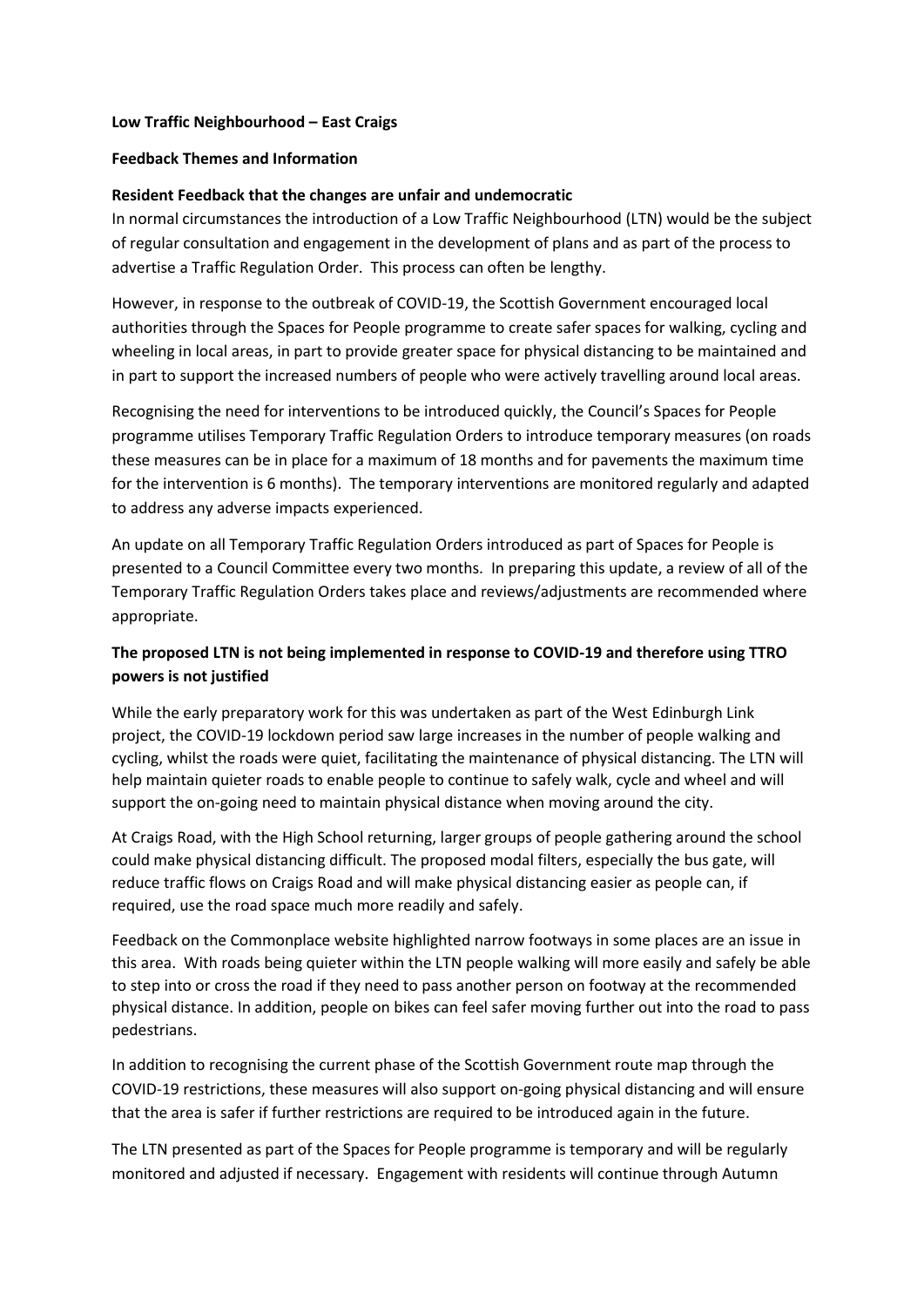2020 and, alongside reviewing the monitoring information collected as part of the temporary implementation, it is anticipated that the final design of a permanent LTN will not be implemented until financial year 2021/22. The permanent proposals would be subject of a formal Traffic Regulation Order consultation process.

# **Why is East Craigs LTN being progressed while a Leith LTN is not?**

The East Craigs LTN has been developed based on the preparatory work which has been undertaken for the West Edinburgh Link project since 2018. A short note on this work is set out below.

- 1. The detailed public consultation carried out as part of the West Edinburgh Link programme received feedback from residents which highlighted that certain streets in the area did not feel safe enough to cycle on due to the number of vehicles choosing to use them to avoid busier areas and the speed of vehicles on these streets. Vehicle volume and speed surveys carried out confirmed these issues.
- 2. In addition, there are longstanding concerns from local Community Councils regarding increases in traffic through East Craigs and surrounding areas due to the West Craigs/ Cammo Developments.
- 3. Detailed feedback was received from an advisory group of local residents about where the modal filters should be located to best address issues raised in the consultation.
- 4. The East Craigs Primary School Travel Plan indicates that some of the same issues reported in the West Edinburgh Link consultation are also ones that make parents and pupils feel less safe about traveling to school by walking, cycling or wheeling.

In addition, feedback from members of the public, received through the Spaces for People Commonplace website, included the issues reported through the West Edinburgh Link consultation as well as highlighting unsafe conditions for cycling, narrow footways and requests for certain roads to be closed in the East Craigs area.

The preparatory work, which has been completed for East Craigs, is still being developed for Leith where implementation is more complex as a result of the on site Tram works.

# **Response to specific feedback on the impacts of the proposed LTN**

# *Journeys times and congestion*

The purpose of the LTN is to re-route traffic within the wider area in order to facilitate safer streets and safer walking and cycling within the LTN area. Subject to any changes in travel habits brought about by the project, it is anticipated that the overall volume of traffic will remain approximately the same, although within the LTN area traffic levels will be much lower.

The impact of the proposed changes have been assessed with the aid of a traffic model and the findings suggest that the impact of the LTN on the major junctions of the area: Barnton; Drum Brae; and Maybury will be minor.

The LTN will mean that some car journeys will take longer for residents. However, on balance, it is considered that the benefits of streets that are free of through traffic, are therefore quieter and which feel safer and more attractive for walking and cycling outweigh the longer journey times for some residents' car journeys.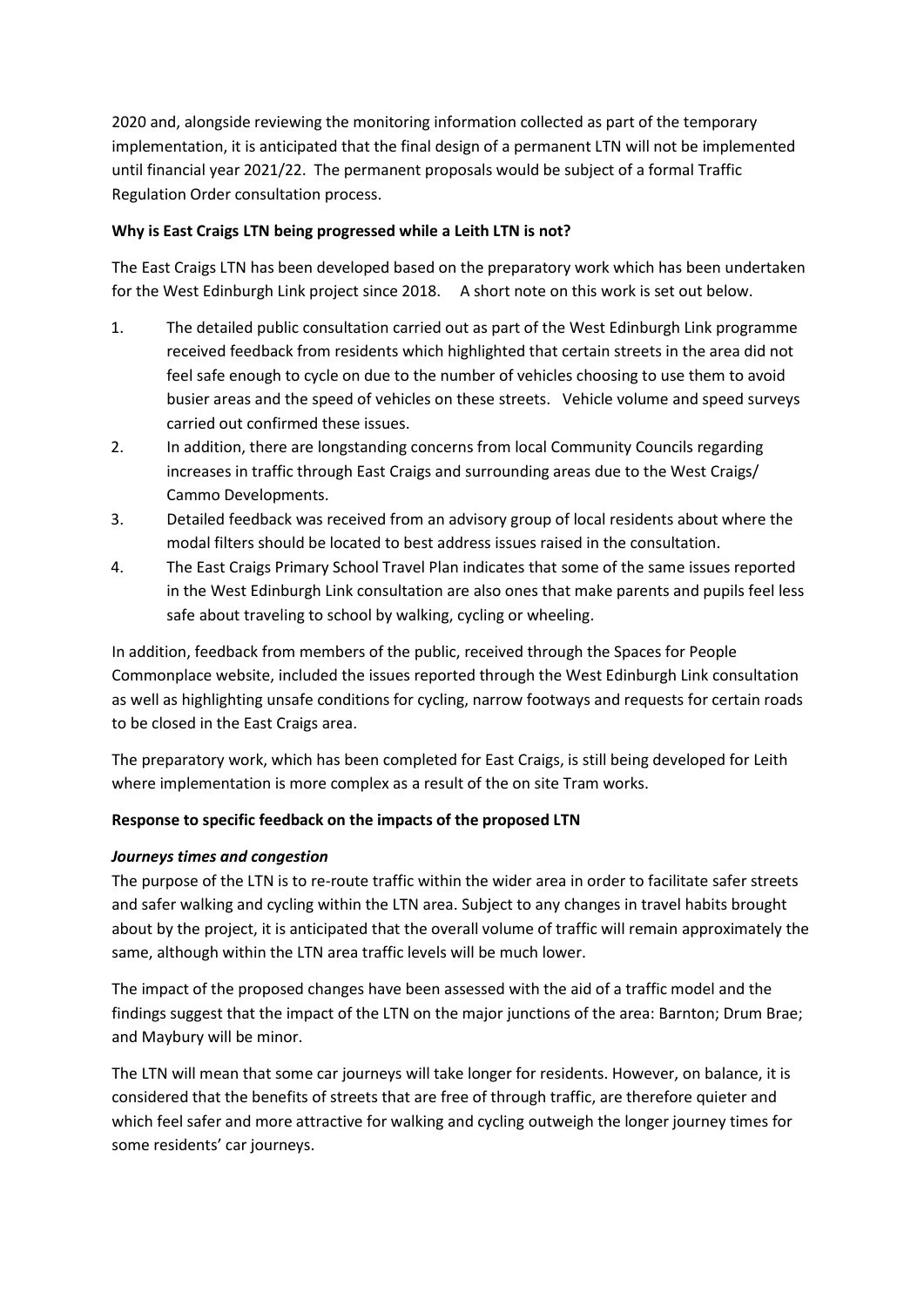Residents have highlighted particular concerns about the impact on side roads such as Craigmount Approach. The initial traffic modelling was at strategic level looking across the whole area of East Craigs and, as such, did not provide precise predictions for such side roads. However, traffic counts on the roads in the area will be undertaken to assess changes in traffic resulting from implementation of the LTN. This collected data will be used to inform the layout of the LTN, alongside feedback from residents during the Autumn engagement, as part of the review process for the Spaces for People programme following implementation. If traffic does increase on certain roads, action will be taken to address this.

#### *Traffic avoiding busier routes*

As part of the consultation exercise for the West Edinburgh Link project and through feedback on Spaces for People residents have expressed concern about traffic using local roads to avoid busier routes (sometimes known as 'rat running'). Traffic surveys in the area confirmed this to be the case, particularly on Craigs Road.

Further, feedback received has indicated that once the new developments in West Craigs and Cammo are completed volumes of traffic moving through East Craigs, particularly Craigs Road and Craigmount, will likely increase making the area feel less safe and attractive for walking and cycling.

### *Junction of Craigs Road and Drum Brae South*

From the feedback received it is recognised that more local residents will have to use this junction and that there is a concern about impact on safety at this location. The analysis of accident data at the junction shows no current safety concerns. Once the LTN is in place, there may be more local resident trips through the junction, however there will also be less traffic using this route to avoid busier routes. On balance, we do not consider that the LTN will decrease safety at this junction. However, a 'stage 3' Road Safety Audit will be undertaken following the LTN's implementation and potential changes are being considered at this location in advance of introducing the LTN.

#### *Designing Streets*

The Edinburgh Street Design Guidance, which uses Designing Streets as a key policy context, firmly highlights that prioritising access by walking and cycling above private car use is fundamental.

At present, the traffic flows facilitated by the street layout of East Craigs and the surrounding roads act to make walking less safe and comfortable than it could be, and to discourage higher levels of cycle use in the area. Whilst traffic calming can help address speeds, where there are already traffic calming measures in most parts of the area, they have not been sufficient to create quiet enough streets to make cycling and walking feel safe.

Further, the often long straight roads in East Craigs are fundamentally different in character and layout to the type of road layouts which Designing Streets recommends for maintaining full traffic access. This is particularly true for Craigs Road. Whilst the LTN does restrict car access, it maintains full access for cycles and pedestrians, and improves travelling conditions for these modes and therefore aligns to the underlying principles of Designing Streets.

#### *Craigs Road school drop off and vehicles turning*

There is evidence that, when the right conditions are provided, people do walk and cycle more as was experienced during the recent COVID-19 lockdown period.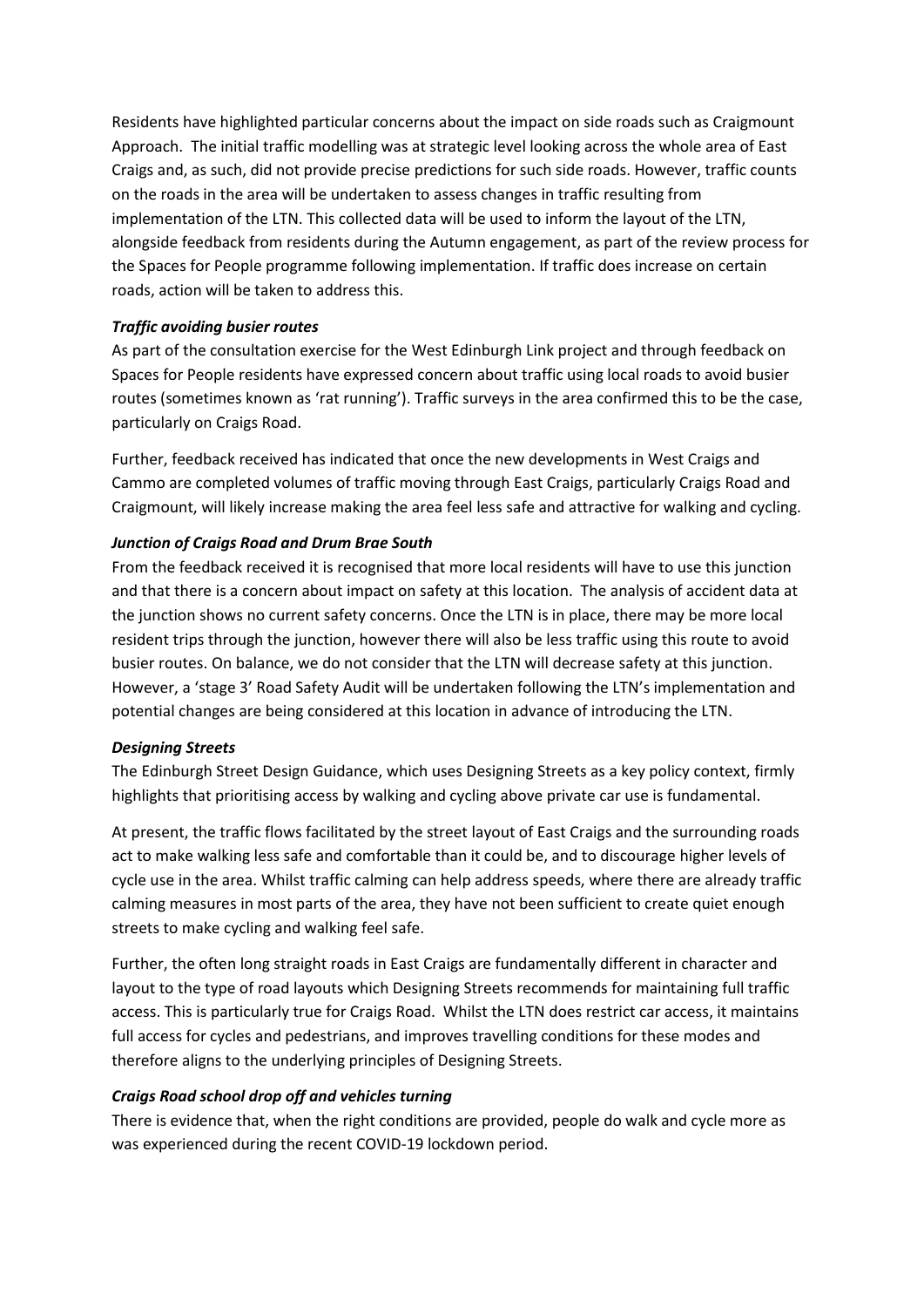The changes proposed in the LTN will deliver reduced traffic on local streets, meaning there should be fewer school drop-offs by car which will make the area outside the school safer.

Leading up to the school, Craigs Road already has double yellow lines for a long stretch, so no drop off by car is permitted here. As the school entrance is the area where the highest numbers of pupils are likely to be, there should be no increased risk from vehicles turning in the road (since they are not allowed to drop off here). We recognise that some people may disregard the double yellow lining, so as part of the LTN the project team will be considering ways to help enforce the restrictions.

Access and egress for waste collection vehicles will be maintained on all the streets in a safe manner. In some case this will be done through the provision of key-operated barriers to prevent reversing over long distances.

# *Impact on Elderly and disabled residents*

The quieter streets enabled by the LTN should be more attractive and easier to use for all people, including those with mobility impairments who still use pavements to get around, such as in a wheelchair. The designs were shared with the Edinburgh Access Panel for feedback and they raised no significant concerns. We are considering potential changes to help facilitate journeys to key destinations for car dependent people.

#### **Feedback and Evidence**

Feedback on LTNs in London, and the BikeLife research in Edinburgh, gives a clear message that the greatest barrier to more people walking and cycling is feeling unsafe on the roads due the volume and speed of vehicles. Furthermore, once they are in place residents tend to prefer having safer, quieter streets which allow them to walk and cycle at ease, even when it means some trips by car take longer.

# **Background Information**

It is important to see the LTN in a wider context of local and national transport policy. For reference, included below are links to some of the Council policies and plans which provide this context.

# **City Mobility Plan**

<http://consultationhub.edinburgh.gov.uk/sfc/city-mobility-plan/>

#### **City Plan 2030**

<https://www.edinburgh.gov.uk/downloads/file/26927/choices-for-city-plan-2030>

#### **Edinburgh City Centre Transformation**

[https://www.connectingedinburgh.com/city-centre-transformation/city-centre-transformation-1;](https://www.connectingedinburgh.com/city-centre-transformation/city-centre-transformation-1) and

[https://democracy.edinburgh.gov.uk/documents/s6001/Item%207.1%20-](https://democracy.edinburgh.gov.uk/documents/s6001/Item%207.1%20-%20ECCT%20Final%20Strategy%20with%20all%20appendices.pdf) [%20ECCT%20Final%20Strategy%20with%20all%20appendices.pdf](https://democracy.edinburgh.gov.uk/documents/s6001/Item%207.1%20-%20ECCT%20Final%20Strategy%20with%20all%20appendices.pdf)

#### **Active Travel Action Plan**

<https://www.edinburgh.gov.uk/downloads/download/13766/active-travel-action-plan>